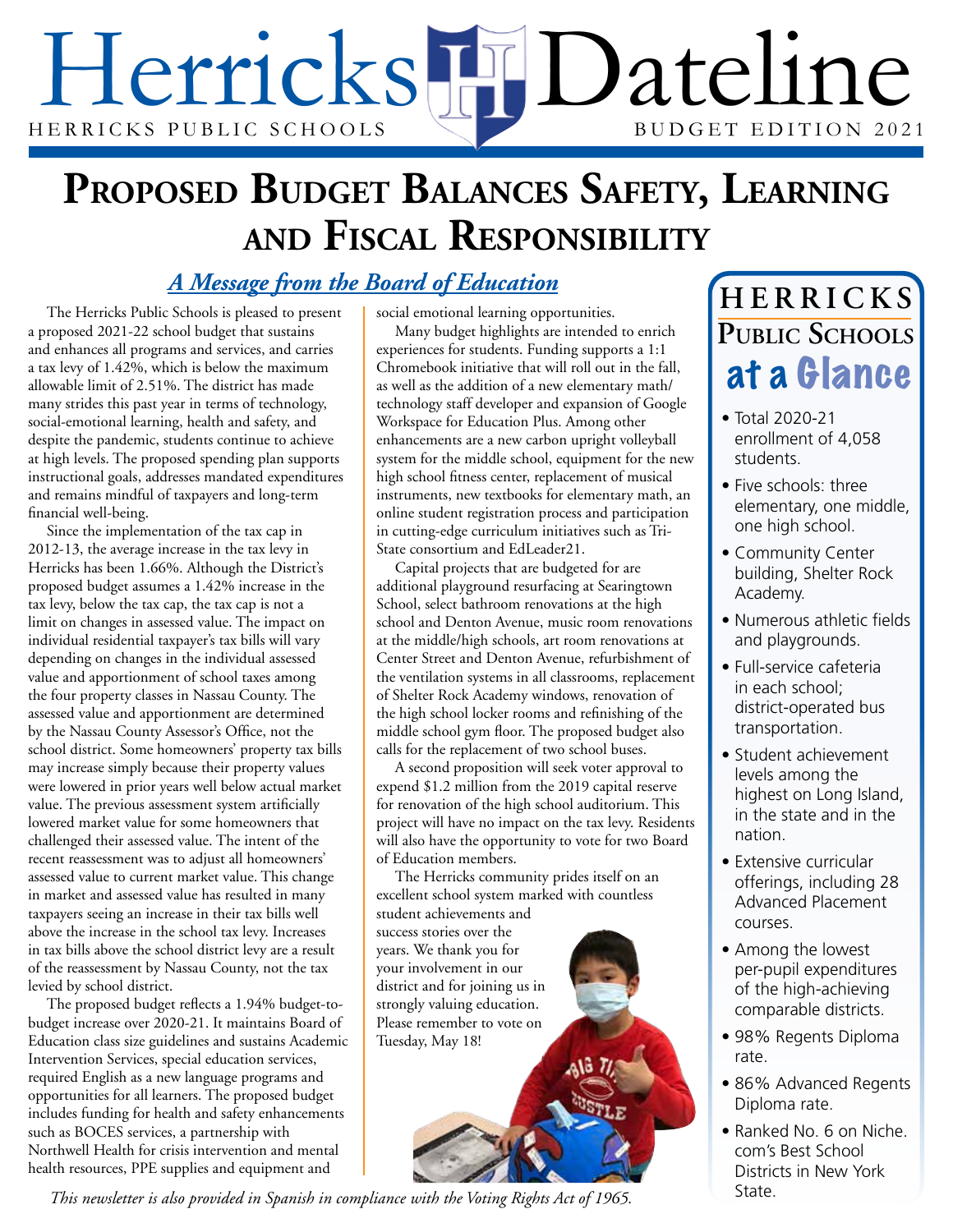## *Priorities in Developing* the 2021-22 Budget

The proposed budget is based on an extensive set of priorities that continue our district's tradition of excellence. These drivers guided our decision-making through the budget development process. Priorities included:

- Align budget with the district's mission and goals.
- Ensure the health and safety of students and staff.
- Address educational regulations and mandates.
- Respect that property taxes are the major source of revenue to fund the budget.
- Increase opportunities for use of cutting-edge instructional technology.
- Provide cost-effective operations and strong fiscal controls and oversight.
- Conduct a thorough review of all budget items and seek cost-saving efficiencies.
- Maintain long-term financial well-being.
- Use data to assess instructional programs and ensure accountability.
- Plan staffing levels to adhere to Board of Education class-size guidelines.
- Ensure a wide range of curricular offerings

and strong social-emotional learning and mental health programs.

- Provide varied opportunities for student involvement in athletics, music and art and extracurricular programs.
- Provide increased mental health and wellness services.
- Develop Herricks Portrait of a Graduate 21st Century skills and competencies.
- Maintain and enhance district facilities.

### **ACADEMICS**

- Herricks High School was named a National Blue Ribbon School by the United States Department of Education in 2017.
- Herricks High School has been designated a Reward School by the State Education Department based on high academic achievement.
- On Niche.com's list of best school districts, Herricks was named the No. 21 Best School District in America out of 10,760 school districts. The district placed at No. 6 in New York State out of 674 and is No. 5 among those listed from Long Island.
- The high school has nine National Merit finalists, nine semifinalists and 30 commended students.
- A student was recognized as a Regeneron Science Talent Search scholar.

**o i n t s o f P r i d e**

OINTS

 $\mathbf{I}$ 

RID

- Thirteen high school writing students earned a total of 20 Scholastic Art & Writing Awards.
- The high school's literary journal has received national press awards.
- A student won first place in the Ringling College of Art and Design's Fourth Annual Storytellers of Tomorrow High School Creative Writing Contest.
- A middle school student won first place in the country in the 2021 Minoru Yasui Student Contest's junior division.
- A high school student was named a runner-up in Optimum's Hispanic Heritage Essay Contest.
- Two Honors Science Research Program students had their work published.
- A student was awarded in the international 2020 American Scholastic Mathematics Association Annual Mathematics Contest.
- Four students were placed on the • Four students were placed on the<br>
National Honor Roll for the 2020<br>
• Eight students were named 2020<br>
• Eight students were named 2020<br>
• Eight students were named 2020<br>
Passau County Art Supervisors<br>
Passau County Art S Math Olympiads.
	- Eight students were named 2020 MathCon finalists.
- Five students presented in the Junior Science and Humanities Symposium and one placed first in the Environmental Sciences category.
- Virtual Enterprise students won many top awards in the Emerging Leaders Competition.
- Eighty-two students advanced to the New York State Virtual DECA Career Conference; 17 advanced to internationals.
- A student was honored by the Office of State Sen. Anna Kaplan for enhancing and promoting the positive image of African Americans in the schools and community.
- Two high school students were named Nassau Region finalists in the PTA Reflections Program.

### **MUSIC AND THE ARTS**

- Two students received Scholar-Artist Awards from the Long Island Arts Alliance in the Music and Theater categories.
- Forty-one students performed in the Long Island String Festival Association's Virtual Festival.
- HS and MS chamber ensembles were selected to the Lincoln Center Chamber Music Festival.
- The high school received a total of eight letters of acceptance to New York State School Music Association All-State ensembles.
- Over 200 students participated in All-County and LISFA and PEAK Virtual Music festivals.
- A high school student was accepted to the NAfME All-Eastern Honor Orchestra.
- Eight middle school students were selected as members of the New York State Band Directors Association Middle School Honor Band.
- A high school student won the 2020 Nassau County Art Supervisors Association Senior Art Scholarship.



- Nine students achieved a total of 25 art recognitions in the Scholastic Art & Writing Awards program this year.
- The Tri-M Music honor societies of the middle and high schools received the 2017-18 Chapter of the Year award, presented by the National Association for Music Education.
- The high school chamber orchestra performed at the NYSSMA All-State Festival.
- Four students had their work selected for the Long Island's Best: Young Artists at the Heckscher Museum virtual exhibition at the Heckscher Museum of Art in Huntington.

### **ATHLETICS**

- Nine winter scholar-athlete sports teams were recognized.
- The girls bowling team finished No. 9 in the Nassau County tournament.
- Two high school students were named in Newsday's Top 100 girls basketball players list on Long Island.

### **COMMUNITY SERVICE**

- The schools sponsor food, toy and service projects each year.<br>• Extracurricular clubs have fundraised
- to support many charities.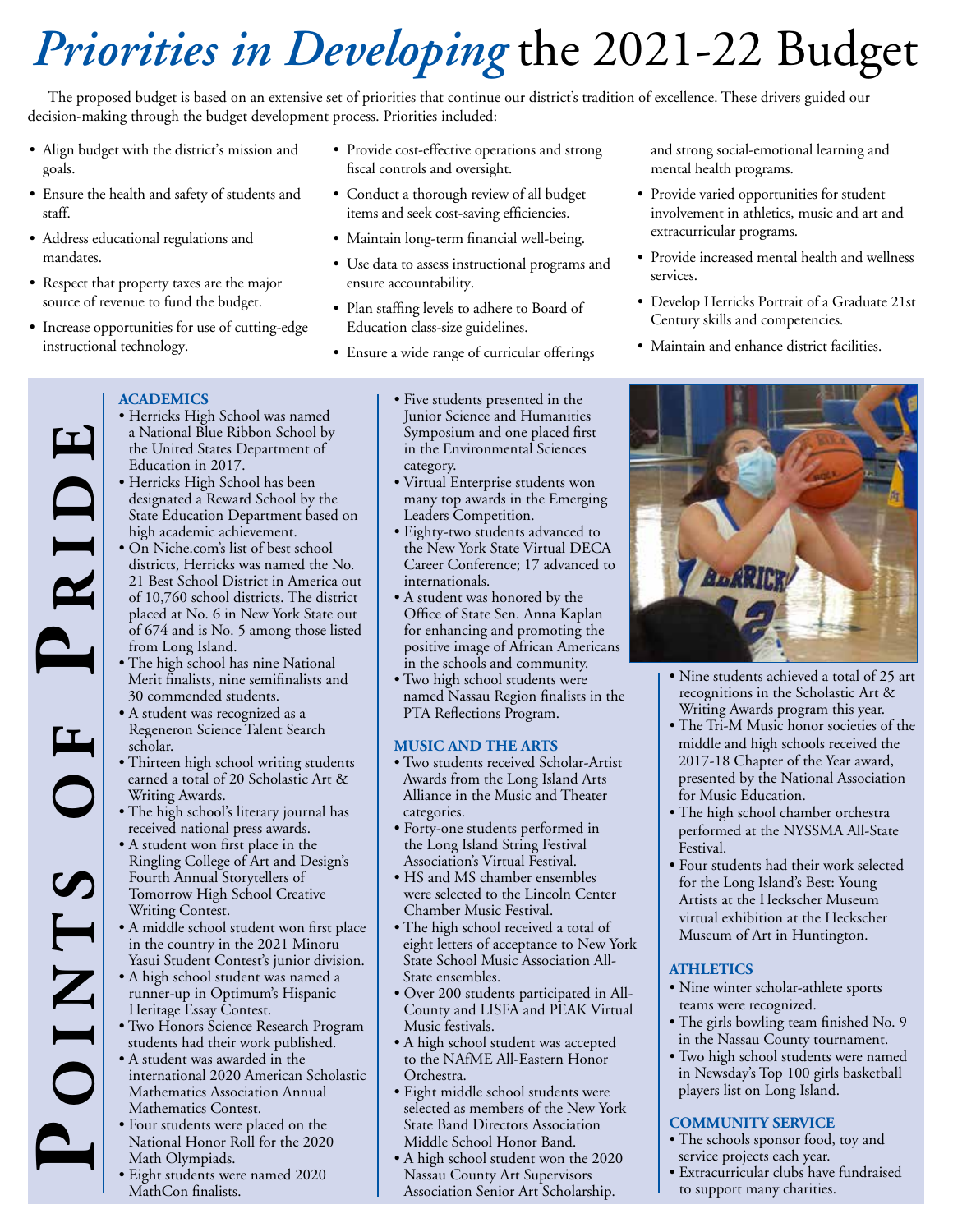## Expenditure Summary With Estimated Revenue

|                                                           | <b>Budget</b>            | <b>Proposed</b>          | \$                     | %             |
|-----------------------------------------------------------|--------------------------|--------------------------|------------------------|---------------|
| <b>EXPENDITURES</b>                                       | 2020-2021                | 2021-2022                | <b>CHANGE</b>          | <b>CHANGE</b> |
| Board of Education                                        | \$117,877                | \$114,778                | ( \$3,099)             |               |
| Central Administration<br>Finance                         | \$401,486<br>\$1,163,385 | \$409,944<br>\$1,218,855 | \$8,458<br>\$55,470    |               |
| Staff                                                     | \$651,840                | \$681,482                | \$29,642               |               |
| <b>Central Services</b>                                   | \$11,111,272             | \$11,231,734             | \$120,462              |               |
| Special Items                                             | \$1,184,577              | \$1,216,071              | \$31,494               |               |
| <b>Total General Support</b>                              | \$14,630,437             | \$14,872,864             | \$242,427              | 1.66%         |
| <b>INSTRUCTION</b>                                        |                          |                          |                        |               |
| Instruction/Supervision                                   | \$61,118,243             | \$61,552,145             | \$433,902              |               |
| Instructional Support                                     | \$3,207,391              | \$3,252,324              | \$44,933               |               |
| <b>Pupil Personnel Services</b>                           | \$5,637,266              | \$5,844,679              | \$207,413              |               |
| <b>Total Instruction</b>                                  | \$69,962,900             | \$70,649,148             | \$686,248              | 0.98%         |
| <b>TRANSPORTATION</b>                                     |                          |                          |                        |               |
| <b>Total Transportation</b>                               | \$3,769,876              | \$4,028,698              | \$258,822              | 6.87%         |
| <b>COMMUNITY SERVICE</b>                                  |                          |                          |                        |               |
| <b>Total Community Service</b>                            | \$205,741                | \$161,047                | (544, 694)             | $-21.72%$     |
| <b>UNDISTRIBUTED</b>                                      |                          |                          |                        |               |
| <b>Employee Benefits</b>                                  | \$26,939,139             | \$27,462,410             | \$523,271              |               |
| Debt Services                                             | \$3,511,223              | \$4,326,434              | \$815,211              |               |
| Interfund Transfers                                       |                          |                          |                        |               |
| Special Aid                                               | \$431,207                | \$429,042                | (42, 165)              |               |
| School Lunch                                              | \$30,000                 | \$190,000                | \$160,000              |               |
| Capital                                                   | \$1,054,000              | \$748,000                | ( \$306,000)           |               |
| <b>Total Undistributed</b>                                | \$31,965,569             | \$33,155,886             | \$1,190,317            | 3.72%         |
| <b>TOTAL EXPENDITURES</b>                                 | \$120,534,523            | \$122,867,643            | \$2,333,120            | 1.94%         |
| <b>ESTIMATED REVENUE</b>                                  |                          |                          |                        |               |
| State Aid                                                 | \$13,231,906             | \$14,432,086             | \$1,200,180            | 9.07%         |
| Charge for Service (Tuition)                              | \$1,313,746              | \$1,081,652              | (\$232,094)            |               |
| Use of Property                                           | \$686,796                | \$532,959                | (\$153,837)            |               |
| Miscellaneous Programs                                    | \$207,130                | \$126,730                | (\$80,400)             |               |
| Interest on Investments                                   | \$239,236                | \$55,000                 | (\$184,236)            |               |
| Nassau County Substance Abuse                             | \$99,238                 | \$98,745                 | (\$493)                |               |
| Other Revenue                                             | \$389,300                | \$431,267                | \$41,967               |               |
| <b>Bond Premium</b><br>Payments in Lieu of Taxes (PILOTs) | \$2,130,090              | \$327,159<br>\$2,264,226 | \$327,159<br>\$134,136 |               |
|                                                           |                          |                          |                        |               |
| Appropriated Fund Balance & Reserves                      | \$1,300,000              | \$1,150,000              | (150,000)              |               |
| <b>Tax Levy</b>                                           | \$100,937,081            | \$102,367,819            | \$1,430,738            | 1.42%         |
| <b>TOTAL ESTIMATED REVENUE</b>                            | \$120,534,523            | \$122,867,643            | \$2,333,120            | 1.94%         |
|                                                           |                          |                          |                        |               |



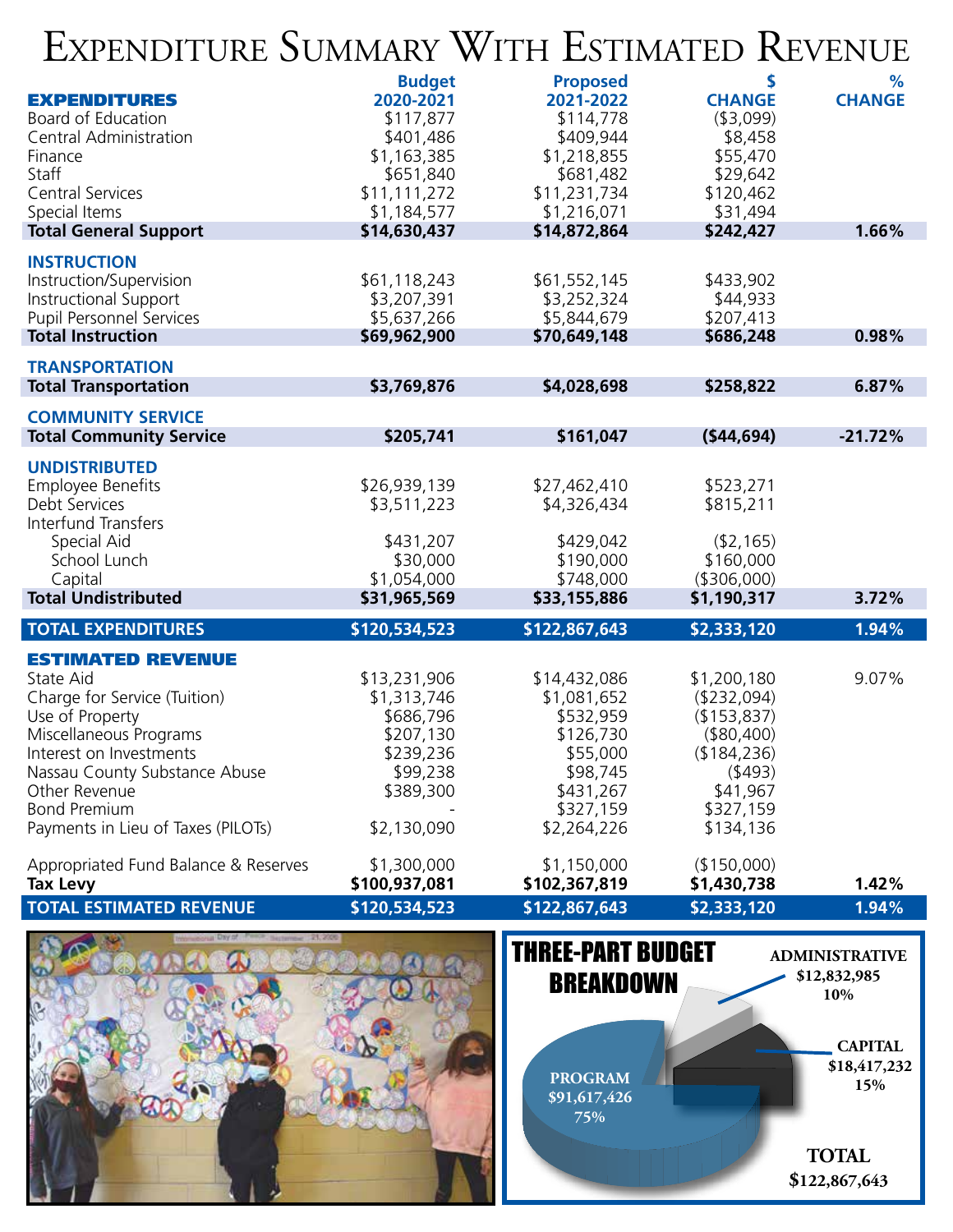

## **Proposition No. 2**

 In addition to voting on the 2021-22 proposed budget (Proposition No. 1), the community will vote on another proposition (Proposition No. 2). Proposition No. 2 will ask the community to approve the expenditure of \$1,208,145 from the 2019 Capital Reserve Fund for the renovations of the Herricks High School auditorium.

 **Proposition No. 2 will have no impact on the tax levy**  and will use funds already set aside in the reserves. Community approval is required for school districts to expend from this reserve fund.

Most of the current auditorium features are original from

### *Why have my taxes gone up?*

Some taxpayers are seeing an increase in their tax bills that are above the school tax levy increase. In most cases, such increases are a result of the reassessment recently conducted by Nassau County, not the tax levied by the school district. The intent of the reassessment was to adjust all homeowners' property value to current market value. The previous assessment system artificially lowered market value for some homeowners that challenged their assessed value.

### **Qualifications:**

 If you are registered with the Nassau County Board of Elections, you are automatically registered for school elections.

To vote on May 18, you must be:

- 18 years of age.
- A citizen of the United States.
- A resident of the Herricks School District for 30 days prior to May 18, 2021.

New voters must register by May 13, 2021.

### **How do I register?**

 Registration will be held on May 4, from 4-8 p.m. at the Herricks Community Center, 999 Herricks Road, New Hyde Park. You may also register on any school day between 8 a.m. and 3 p.m. through May 13, 2021.

### **What will I be voting on?**

- Proposition No. 1: The Annual Budget for the 2021-22 school year.
- Proposition No. 2: To expend \$1,208,145 from the 2019 Capital Reserve Fund for high school auditorium renovation **(no impact on tax levy**).<br>Voters will also be asked to elect two members of the Board of
- Education commencing July 1, 2021, for three-year terms.

### **Absentee Ballots:**

 Absentee ballots can be obtained at the district clerk's office, located at 999 Herricks Road, New Hyde Park, Room 205. If you have any questions, please call 516-305-8903. Applications for absentee ballots are available on the Herricks Public Schools website, www.herricks.org.

when the building was constructed in 1959. Renovations include entry corridor wall-surface treatments, auditorium cove lighting/side wall treatments, painting of auditorium and stage walls, auditorium floor replacement, new seats, a new sound control area and ADA seating, addition of side and rear stage curtains, rigging allowance for new curtains, ADA access, relocation of technology and removal of wooden areas at stage wings, front stage reconstruction and wood replacement of the full stage floor.

 We anticipate that the construction will commence during the summer of 2022 for a September 2022 grand opening.

> **BUDGET HEARING** Thursday, May 6, 2021 7:30 p.m. Community Center

**BUDGET VOTE** Tuesday, May 18, 2021 7 a.m.-9 p.m. Community Center Gym



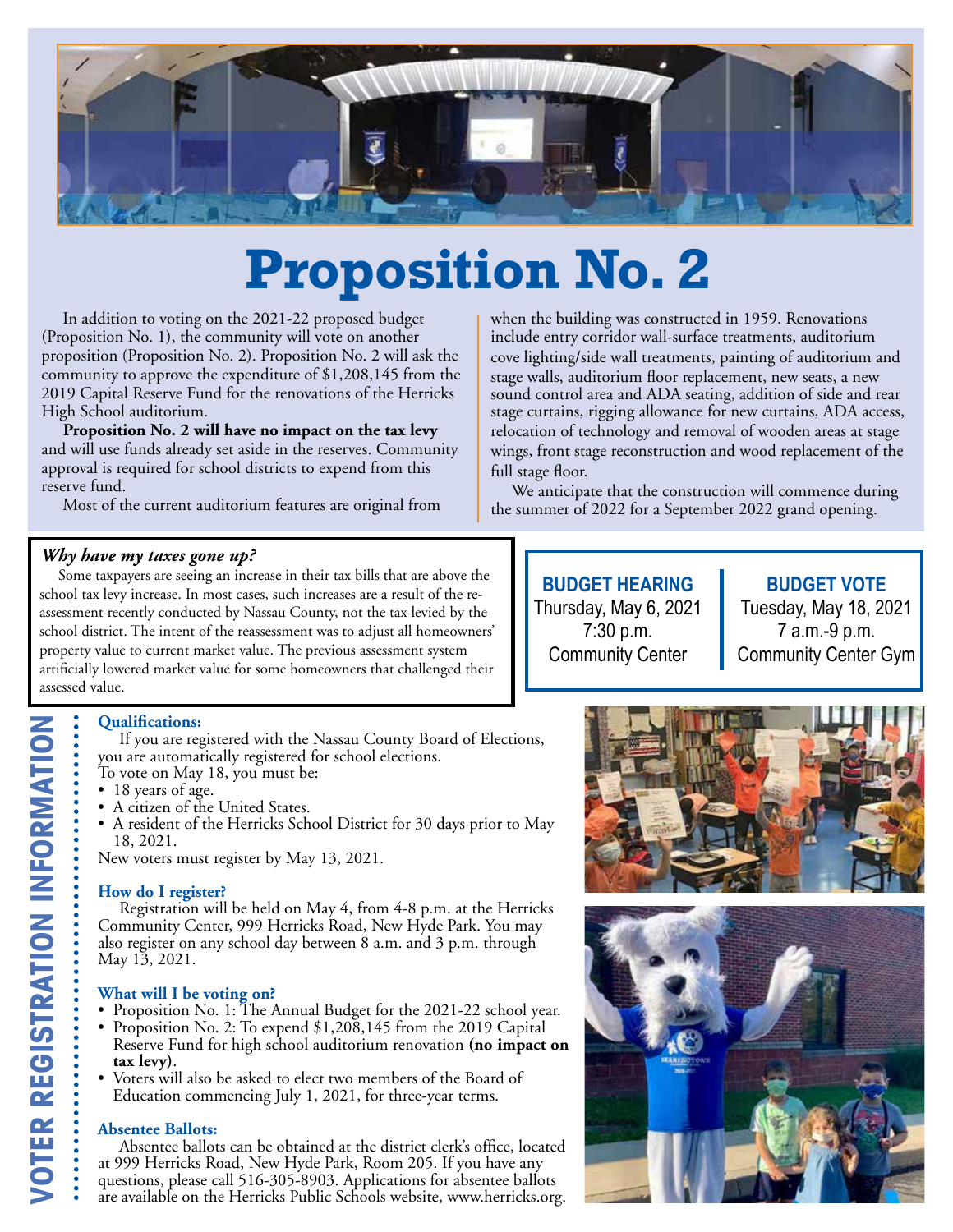## **El presupuesto propuesto equilibra la seguridad, el aprendizaje y la responsabilidad fiscal**

### *Un mensaje de la Junta de Educación*

Las Escuelas Públicas de Herricks se complace en presentar el presupuesto escolar propuesto para 2021-22 que sustenta y mejora todos los programas y servicios y conlleva un impuesto de 1.42%, que está por debajo del límite máximo permitido del 2.51%. El distrito ha logrado muchos avances el año pasado en términos de tecnología, aprendizaje socioemocional, salud y seguridad y, a pesar de la pandemia, los estudiantes continúan alcanzando altos niveles. El plan de gastos propuesto apoya las metas de instrucción, aborda los gastos obligatorios y sigue siendo consciente de los contribuyentes y del bienestar financiero a largo plazo.

Desde la implementación del tope fiscal en 2012-13, el aumento promedio de la recaudación fiscal en Herricks ha sido del 1.66%. Aunque el presupuesto propuesto por el Distrito supone un aumento del 1.42% en la recaudación de impuestos, por debajo del límite de impuestos, el límite de impuestos no es un límite en los cambios en el valor tasado. El impacto en las facturas de impuestos de los contribuyentes residenciales individuales variará según los cambios en el valor tasado individual y la distribución de los impuestos escolares entre las cuatro clases de propiedad en el condado de Nassau. El valor de tasación y la distribución los determina la Oficina del Tasador del Condado de Nassau, no el distrito escolar. Las facturas de impuestos a la propiedad de algunos propietarios pueden aumentar simplemente porque el valor de sus propiedades se redujo en años anteriores muy por debajo del valor real de mercado. El sistema de evaluación anterior redujo artificialmente el valor de mercado para algunos propietarios que desafiaron su valor de tasación. La intención de la reciente reevaluación era ajustar el valor tasado de todos los propietarios al valor actual de mercado. Este cambio en el mercado y el valor tasado ha resultado en que muchos contribuyentes vean un aumento en sus facturas de impuestos muy por encima del aumento en la recaudación de impuestos escolares. Los aumentos en las facturas de impuestos por encima del gravamen del distrito escolar son el resultado de la reevaluación del condado de Nassau, no del impuesto recaudado por el distrito escolar.

El presupuesto propuesto refleja un



aumento del 1.94% presupuesto al presupuesto con respecto a 2020-21. Mantiene las pautas del tamaño de las clases de la Junta de Educación y sostiene los Servicios de Intervención Académica, los servicios de educación especial, los programas de inglés como nuevo idioma requerido y las oportunidades para todos los estudiantes. El presupuesto propuesto incluye fondos para mejoras de salud y seguridad como los servicios BOCES, una asociación con Northwell Health para la intervención en crisis y recursos de salud mental, suministros y equipo de PPE y oportunidades de aprendizaje socioemocional.

Muchos aspectos destacados del presupuesto están destinados a enriquecer las experiencias de los estudiantes. Los fondos respaldan una iniciativa de Chromebook 1: 1 que se implementará en el otoño, así como la incorporación de un nuevo desarrollador de personal de tecnología matemática de primaria y la expansión de Google Workspace for Education Plus. Entre otras mejoras se encuentran un nuevo sistema de voleibol vertical de carbono para la escuela intermedia, equipo para el nuevo gimnasio de la escuela intermedia, reemplazo de instrumentos musicales, nuevos libros de texto para matemáticas de primaria, un proceso de registro de estudiantes en línea y participación en iniciativas curriculares de vanguardia como tri-consorcio estatal y EdLeader21.

Los proyectos de capital que se presupuestan son la renovación de la superficie del patio de recreo adicional en la escuela Searingtown, renovaciones selectas de baños en la escuela secundaria y Denton Avenue, renovaciones de las salas de música en las escuelas secundarias renovaciones de salas de arte en Center Street y Denton Avenue, renovación de los sistemas de ventilación en todas las aulas, reemplazo de las ventanas de Shelter Rock Academy , renovación de los vestidores de la escuela secundaria y restauración del piso del gimnasio de la escuela secundaria. El presupuesto propuesto también pide el reemplazo de dos autobuses escolares.

Una segunda propuesta buscará que los votantes gasten \$ 1.2 millones de la reserva de capital de 2019 para la renovación del auditorio de la escuela secundaria. Este proyecto no tendrá ningún impacto en la recaudación fiscal. Los residentes también tendrán la oportunidad de votar por dos miembros de la Junta de Educación.

La comunidad de Herricks se enorgullece de un excelente sistema escolar marcado por innumerables logros e historias de éxito de los estudiantes a lo largo de los años. Le agradecemos su participación en nuestro distrito y por unirse a nosotros para valorar fuertemente la educación. ¡Recuerde votar el martes 18 de mayo!

### **UN VISTAZO A LAS ESCUELAS PÚBLICAS DE HERRICKS**

- Matrícula total 2020-21 de 4.058 estudiantes.
- Cinco escuelas: tres primarias, una intermedia y una secundaria.
- Edificio del Centro Comunitario, Shelter Rock Academy.
- Numerosos campos deportivos y parques infantiles.
- Cafetería de servicio completo en cada escuela; transporte en autobús operado por el distrito.
- Niveles de rendimiento estudiantil entre los más altos en Long Island, en el estado y en la nación.
- Amplias ofertas curriculares, que incluyen 28 cursos de Colocación Avanzada.
- Entre los gastos por alumno más bajos de los distritos comparables de alto rendimiento.
- Tasa de Diploma Regents del 98%.
- Tasa de Diploma Regents Avanzado del 86%.
- Ocupa el puesto número 6 en los mejores distritos escolares de Niche.com en el estado de Nueva York.



*Este boletín también se proporciona en español de conformidad con la Ley de Derechos Electorales de 1965.*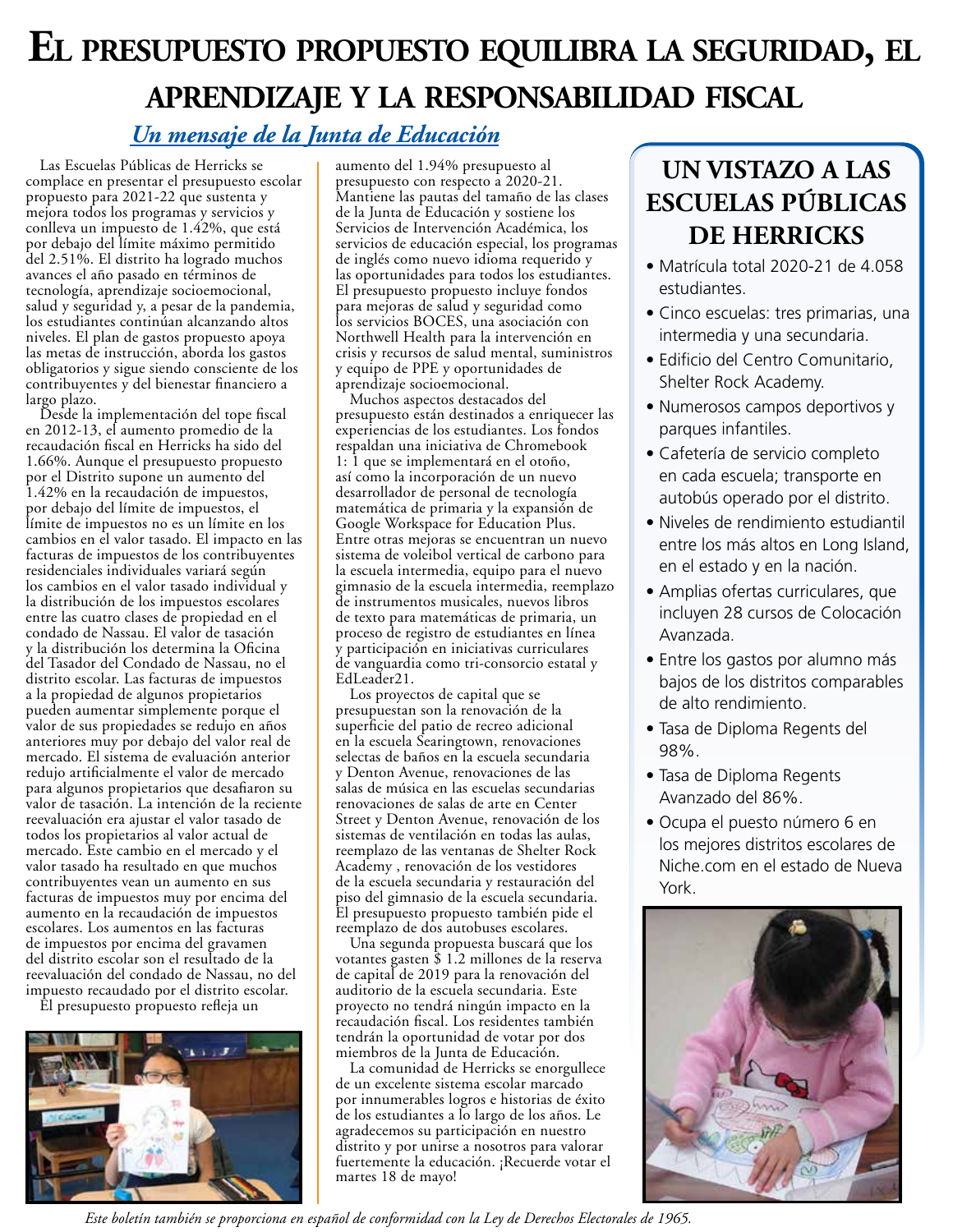## *Prioridades en el desarrollo del presupuesto 2021-22*

El presupuesto propuesto se basa en un amplio conjunto de prioridades para continuar la tradición de excelencia de nuestro distrito. Estos impulsores guiaron nuestra toma de decisiones a través del proceso de desarrollo del presupuesto. Las prioridades incluyeron:

- Alinear el presupuesto con la misión y las metas del distrito.
- Garantizar la salud y seguridad de los estudiantes y el personal.
- Abordar las regulaciones y mandatos educativos.
- Respete que los impuestos a la propiedad son la principal fuente de ingresos para financiar el presupuesto.
- Aumentar las oportunidades para el uso de tecnología educativa de vanguardia.

**Académico**

- Proporcionar operaciones rentables y controles y supervisión fiscales sólidos.
- Lleve a cabo una revisión exhaustiva de todas las partidas presupuestarias y busque eficiencias en el ahorro de costos.
- Mantener el bienestar financiero a largo plazo.
- Utilizar datos para evaluar los programas de instrucción y garantizar la responsabilidad.
- Planear los niveles de personal para cumplir con las pautas de tamaño de clase de la Junta de Educación.
- Asegurar una amplia gama de ofertas

el Simposio Junior de Ciencias y Humanidades y uno obtuvo el primer lugar en la categoría de Ciencias Ambientales.

- Los estudiantes de Virtual Enterprise ganaron muchos premios importantes en la Competencia de líderes emergentes.
- Ochenta y dos estudiantes avanzaron a la Conferencia profesional virtual DECA del estado de Nueva York; 17 avanzado a internacionales.
- Un estudiante fue honrado por la Oficina de la Senadora Estatal Anna Kaplan por mejorar y promover la imagen positiva de los afroamericanos en las escuelas y la comunidad.
- Dos estudiantes de secundaria fueron nombrados finalistas de la Región de Nassau en el Programa Reflexiones de la PTA.

### **Música y Artes**

- Dos estudiantes recibieron premios Scholar-Artist Awards de Long Island Arts Alliance en las categorías de Música y Teatro.
- Cuarenta y un estudiantes actuaron en el Festival Virtual de la Asociación del Festival de Cuerdas de Long Island.
- Los conjuntos de cámara de HS y MS fueron seleccionados para el Festival de Música de Cámara del Lincoln Center.
- La escuela secundaria recibió un total de ocho cartas de aceptación para los conjuntos de todo el estado de la Asociación de Música Escolar del Estado de Nueva York.
- Más de 200 estudiantes participaron en los festivales de música virtual All-County y LISFA y PEAK.
- Un estudiante de secundaria fue aceptado en la Orquesta de Honor NAfME All-Eastern.
- Ocho estudiantes de la escuela intermedia fueron seleccionados como miembros de la Banda de Honor de la Escuela Intermedia de la Asociación de Directores de Banda del Estado de Nueva York.
- Un estudiante de secundaria ganó la Beca de Arte Superior de la Asociación de Supervisores de Arte del Condado de Nassau 2020. recaudado de Supervisores de Arte Supervisores de Arte del Condado de Supervisores de Arte de Los clubes extracurriculares han<br>clubes extracurriculares han<br>clubes are para apoyar a poyar a porte de MathCon 2020.

curriculares y programas sólidos de aprendizaje socioemocional y salud mental.

- Brindar oportunidades variadas para la participación de los estudiantes en atletismo, música y arte, y de programas extracurriculares.
- Brindar más servicios de salud y bienestar mental.
- Desarrollar las habilidades y competencias del Portrait of Graduate 21st Century.
- Mantener y mejorar las instalaciones del distrito.



### • Herricks High School fue nombrada

- Escuela Nacional Blue Ribbon por el Departamento de Educación de los Estados Unidos en 2017. • Herricks High School ha sido
- designada como una Escuela de Reconocimiento por el Departamento de Educación del Estado en base a un alto rendimiento académico.
- En la lista de los mejores distritos escolares de Niche.com, Herricks fue nombrado el mejor distrito escolar número 21 en Estados Unidos entre 10,760 distritos escolares. El distrito se ubicó en el número 6 en el estado de Nueva York de 674 y es el número 5 entre los que figuran en Long Island.
- La escuela secundaria tiene nueve finalistas al Mérito Nacional, nueve semifinalistas y 30 estudiantes elogiados.
- Un estudiante fue reconocido en Regeneron Science Talent Search.
- Trece estudiantes de escritura de la escuela secundaria obtuvieron un total de 20 premios Scholastic Art & Writing.
- La revista literaria de la escuela secundaria ha recibido premios de prensa nacionales.
- Un estudiante ganó el primer lugar en el Cuarto Concurso Anual de Escritura Creativa Storytellers of Tomorrow de Ringling College of Art and Design.
- Un estudiante de escuela intermedia ganó el primer lugar en el país en la división junior del Concurso de Estudiantes Minoru Yasui de 2021.
- Un estudiante de secundaria fue nombrado finalista en el Concurso de ensayos de la herencia hispana de Optimum.
- Se publicó el trabajo de dos estudiantes del Programa de Investigación en Ciencias con Honores.
- Un estudiante fue premiado en el Concurso Anual de Matemáticas de la American Scholastic Mathematics Association 2020 internacional.
- Cuatro estudiantes fueron colocados en el Cuadro de Honor Nacional para las Olimpiadas de Matemáticas 2020.
- Ocho estudiantes fueron nombrados finalistas de la MathCon 2020.
- Cinco estudiantes se presentaron en



- Nueve estudiantes lograron un total de 25 reconocimientos de arte en el programa Scholastic Art & Writing Awards este año.
- Las sociedades de honor de Tri-M Music de las escuelas intermedias y secundarias recibieron el premio al Capítulo del Año 2017-18, presentado por la Asociación Nacional para la Educación Musical.
- La orquesta de cámara de la escuela secundaria actuó en el Festival de todo el estado de NYSSMA.
- Se seleccionó el trabajo de cuatro estudiantes para el premio Long Island's Best: Young Artists en la exposición virtual del Museo Heckscher en el Museo de Arte Heckscher en Huntington.

### **Atletismo**

- Se dio reconocimiento a nueve equipos deportivos de invierno entre estudiantes y atletas.
- El equipo de bolos femenino terminó No. 9 en el torneo del condado de Nassau.
- Dos estudiantes de secundaria fueron nombradas entre las 100 mejores jugadoras de baloncesto de Newsday en Long Island.

### **Servicio comunitario**

- Las escuelas patrocinan proyectos de comida, juguetes y servicios cada año.
- Los clubes extracurriculares han muchas organizaciones benéficas.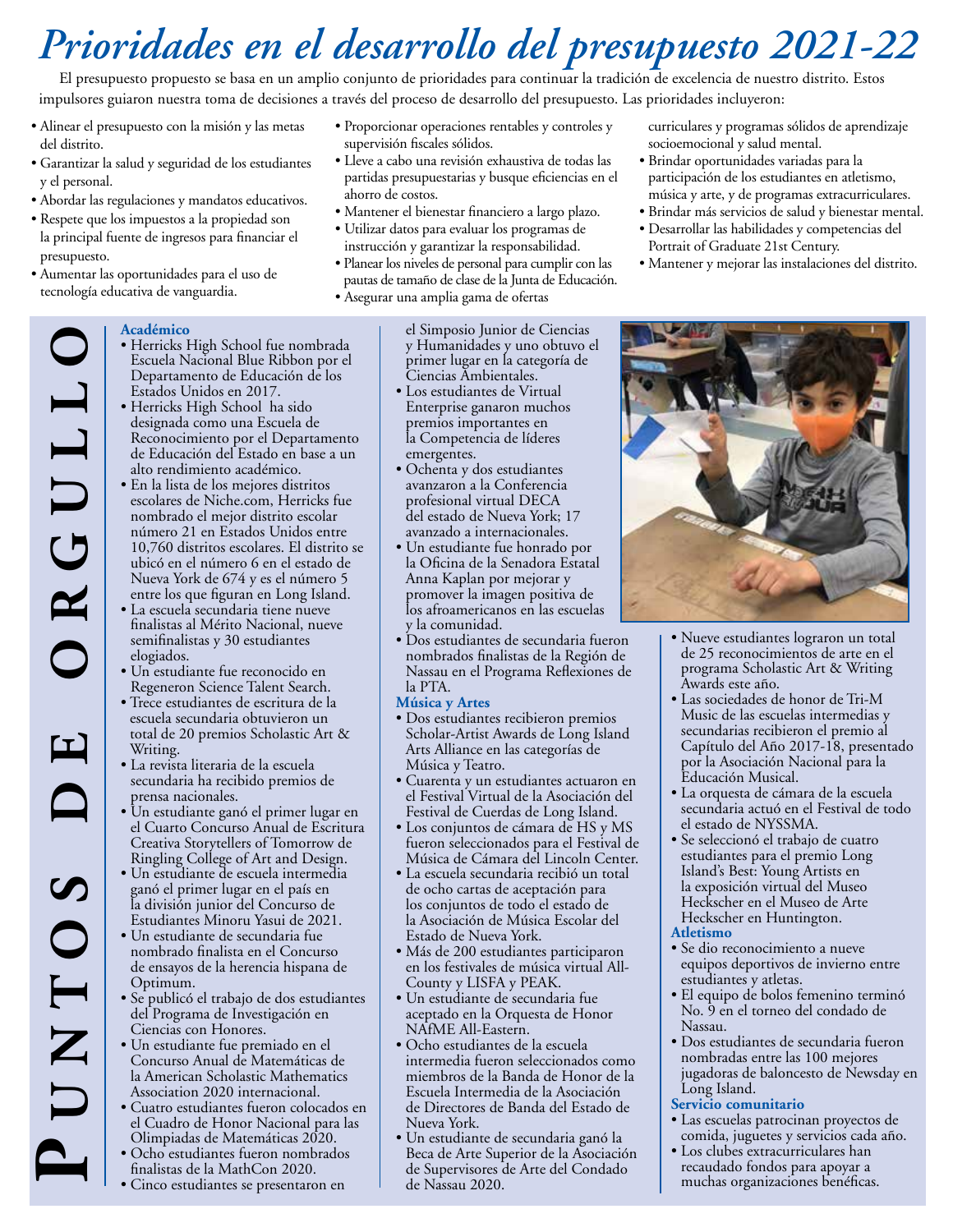### Resumen de gastos con ingresos estimados

| TTOOMEN DE GROTOS CON HYGITOOS ESTIMIDOS                                                                                                                                                                                                                                              |                                                                                                            |                                                                                                                        |                                                                                                                        |                                                                |
|---------------------------------------------------------------------------------------------------------------------------------------------------------------------------------------------------------------------------------------------------------------------------------------|------------------------------------------------------------------------------------------------------------|------------------------------------------------------------------------------------------------------------------------|------------------------------------------------------------------------------------------------------------------------|----------------------------------------------------------------|
| <b>GASTOS</b><br>Junta de Educación<br>Administración central<br>Finanzas<br>Personal<br>Servicios centrales                                                                                                                                                                          | <b>Presupuesto</b><br>2020-21<br>\$117,877<br>\$401,486<br>\$1,163,385<br>\$651,840<br>\$11,111,272        | <b>Propuesto</b><br>2021-22<br>\$114,778<br>\$409,944<br>\$1,218,855<br>\$681,482<br>\$11,231,734                      | \$<br><b>Cambio</b><br>( \$3,099)<br>\$8,458<br>\$55,470<br>\$29,642<br>\$120,462                                      | %<br><b>Cambio</b>                                             |
| Artículos especiales<br>Apoyo general total                                                                                                                                                                                                                                           | \$1,184,577<br>\$14,630,437                                                                                | \$1,216,071<br>\$14,872,864                                                                                            | \$31,494<br>\$242,427                                                                                                  | 1.66%                                                          |
| <b>IINSTRUCCIÓN</b><br>Instrucción / Supervisión<br>Apoyo instruccional<br>Servicios de Personal Estudiantil<br>Instrucción total                                                                                                                                                     | \$61,118,243<br>\$3,207,391<br>\$5,637,266<br>\$69,962,900                                                 | \$61,552,145<br>\$3,252,324<br>\$5,844,679<br>\$70,649,148                                                             | \$433,902<br>\$44,933<br>\$207,413<br>\$686,248                                                                        | 0.98%                                                          |
| <b>TRANSPORTE</b>                                                                                                                                                                                                                                                                     |                                                                                                            |                                                                                                                        |                                                                                                                        |                                                                |
| <b>Transporte Total</b>                                                                                                                                                                                                                                                               | \$3,769,876                                                                                                | \$4,028,698                                                                                                            | \$258,822                                                                                                              | 6.87%                                                          |
| <b>SERVICIO COMUNITARIO</b>                                                                                                                                                                                                                                                           |                                                                                                            |                                                                                                                        |                                                                                                                        |                                                                |
| <b>Servicio Comunitario Total</b>                                                                                                                                                                                                                                                     | \$205,741                                                                                                  | \$161,047                                                                                                              | (544, 694)                                                                                                             | $-21.72%$                                                      |
| <b>NO DISTRIBUIDO</b><br>Beneficios para empleados<br>Servicios de deuda<br>Transferencias entre fondos                                                                                                                                                                               | \$26,939,139<br>\$3,511,223                                                                                | \$27,462,410<br>\$4,326,434                                                                                            | \$523,271<br>\$815,211                                                                                                 |                                                                |
| Ayuda especial<br>Almuerzo escolar<br>Capital<br><b>Total no distribuido</b>                                                                                                                                                                                                          | \$431,207<br>\$30,000<br>\$1,054,000<br>\$31,965,569                                                       | \$429,042<br>\$190,000<br>\$748,000<br>\$33,155,886                                                                    | (\$2,165)<br>\$160,000<br>( \$306,000)<br>\$1,190,317                                                                  | 3.72%                                                          |
|                                                                                                                                                                                                                                                                                       |                                                                                                            |                                                                                                                        |                                                                                                                        |                                                                |
| <b>GASTOS TOTALES</b>                                                                                                                                                                                                                                                                 | \$120,534,523                                                                                              | \$122,867,643                                                                                                          | \$2,333,120                                                                                                            | $1.94\%$                                                       |
| <b>INGRESOS ESTIMADOS</b><br>Ayuda estatal<br>Cargo por Servicio (Matrícula)<br>Uso de la propiedad<br>Programas Misceláneos<br>Intereses sobre inversiones<br>Abuso de sustancias del condado de Nassau<br>Otros ingresos<br>Pagos en lugar de impuestos (PILOTs)<br>Prima de fianza | \$13,231,906<br>\$1,313,746<br>\$686,796<br>\$207,130<br>\$239,236<br>\$99,238<br>\$389,300<br>\$2,130,090 | \$14,432,086<br>\$1,081,652<br>\$532,959<br>\$126,730<br>\$55,000<br>\$98,745<br>\$431,267<br>\$2,264,226<br>\$327,159 | \$1,200,180<br>(\$232,094)<br>(\$153,837)<br>( \$80,400)<br>(\$184,236)<br>(493)<br>\$41,967<br>\$134,136<br>\$327,159 | 9.07%                                                          |
| Saldo y reservas de fondos asignados<br>Recaudación de impuestos                                                                                                                                                                                                                      | \$1,300,000<br>\$100,937,081                                                                               | \$1,150,000<br>\$102,367,819                                                                                           | (\$150,000)<br>\$1,430,738                                                                                             | 1.42%                                                          |
| <b>INGRESOS TOTALES ESTIMADOS</b>                                                                                                                                                                                                                                                     | \$120,534,523                                                                                              | \$122,867,643                                                                                                          | \$2,333,120                                                                                                            | 1.94%                                                          |
|                                                                                                                                                                                                                                                                                       |                                                                                                            | <b>DESGLOSE DEL</b><br><b>PRESUPUESTO EN</b><br><b>TRES PARTES</b>                                                     |                                                                                                                        | <b>ADMINISTRATIVO</b><br>\$12,832,985<br>10%<br><b>CAPITAL</b> |
|                                                                                                                                                                                                                                                                                       |                                                                                                            | <b>PROGRAMA</b><br>\$91,617,426<br>75%                                                                                 |                                                                                                                        | \$18,417,232<br>15%                                            |

11,215,215,215,215

**TOTAL \$122,867,643**